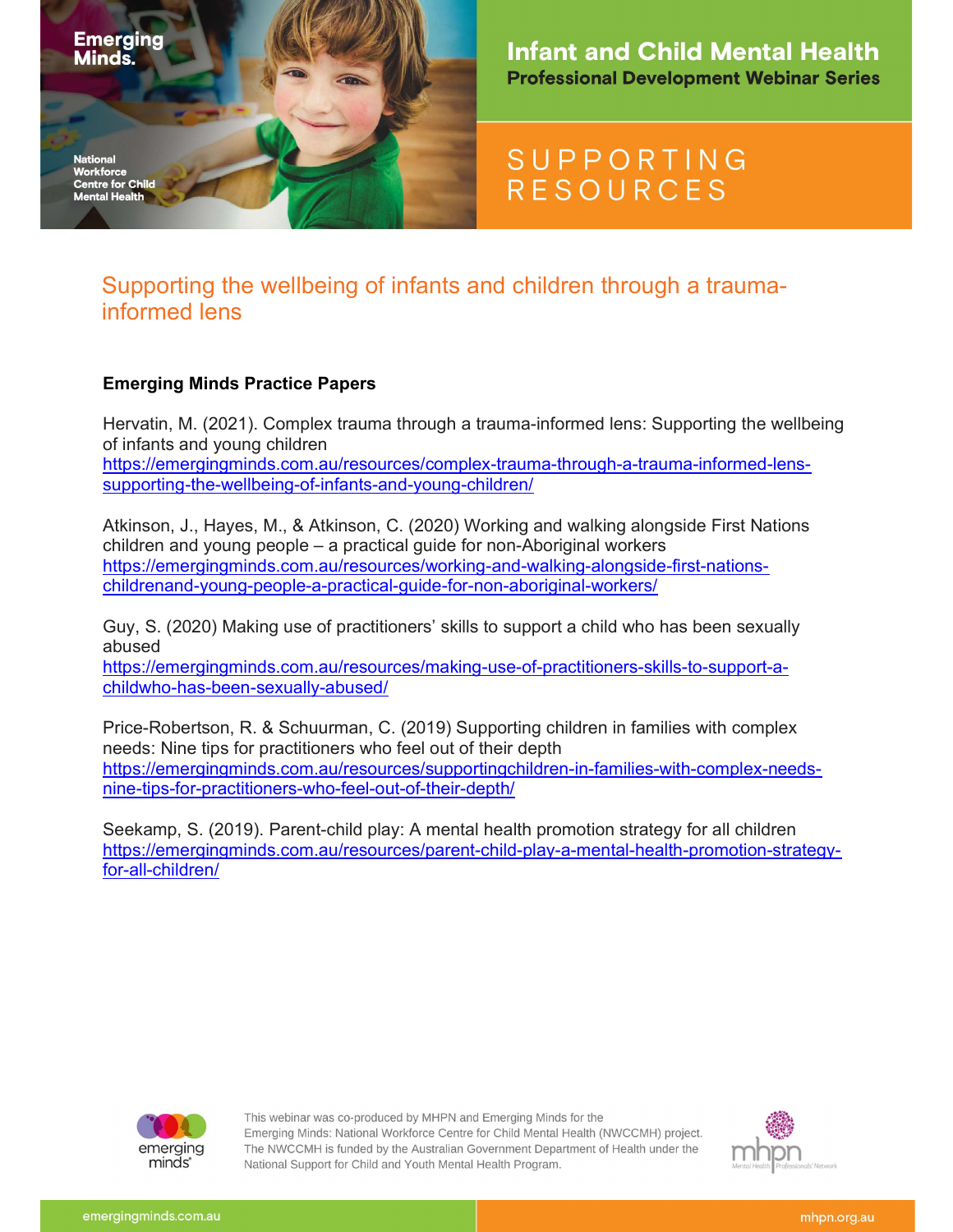

# **SUPPORTING RESOURCES**

## Supporting the wellbeing of infants and children through a traumainformed lens

### Emerging Minds e-learning courses

The Impact of trauma on the child https://emergingminds.com.au/online-course/the-impact-of-trauma-on-the-child-foundation/

Supporting children who have experienced trauma https://emergingminds.com.au/online-course/supporting-children-who-have-experiencedtrauma/

Supporting infants and toddlers https://learning.emergingminds.com.au/course/supporting-infants-and-toddlers

Promoting infant and toddler mental health with parents https://emergingminds.com.au/online-course/promoting-infant-and-toddler-mental-health-withparents/

Understanding child mental health https://emergingminds.com.au/online-course/understanding-childmental-health-an-introduction/

The impact of family violence on the child https://emergingminds.com.au/online-course/the-impact-offdv-on-the-child-an-introduction/

Working with First Nations families and children – A framework for understanding https://learning.emergingminds.com.au/course/working-with-first-nations-families-and-childrena-framework-for-understanding

Healing-through voice, culture and country https://learning.emergingminds.com.au/course/healing-through-voice-culture-and-country



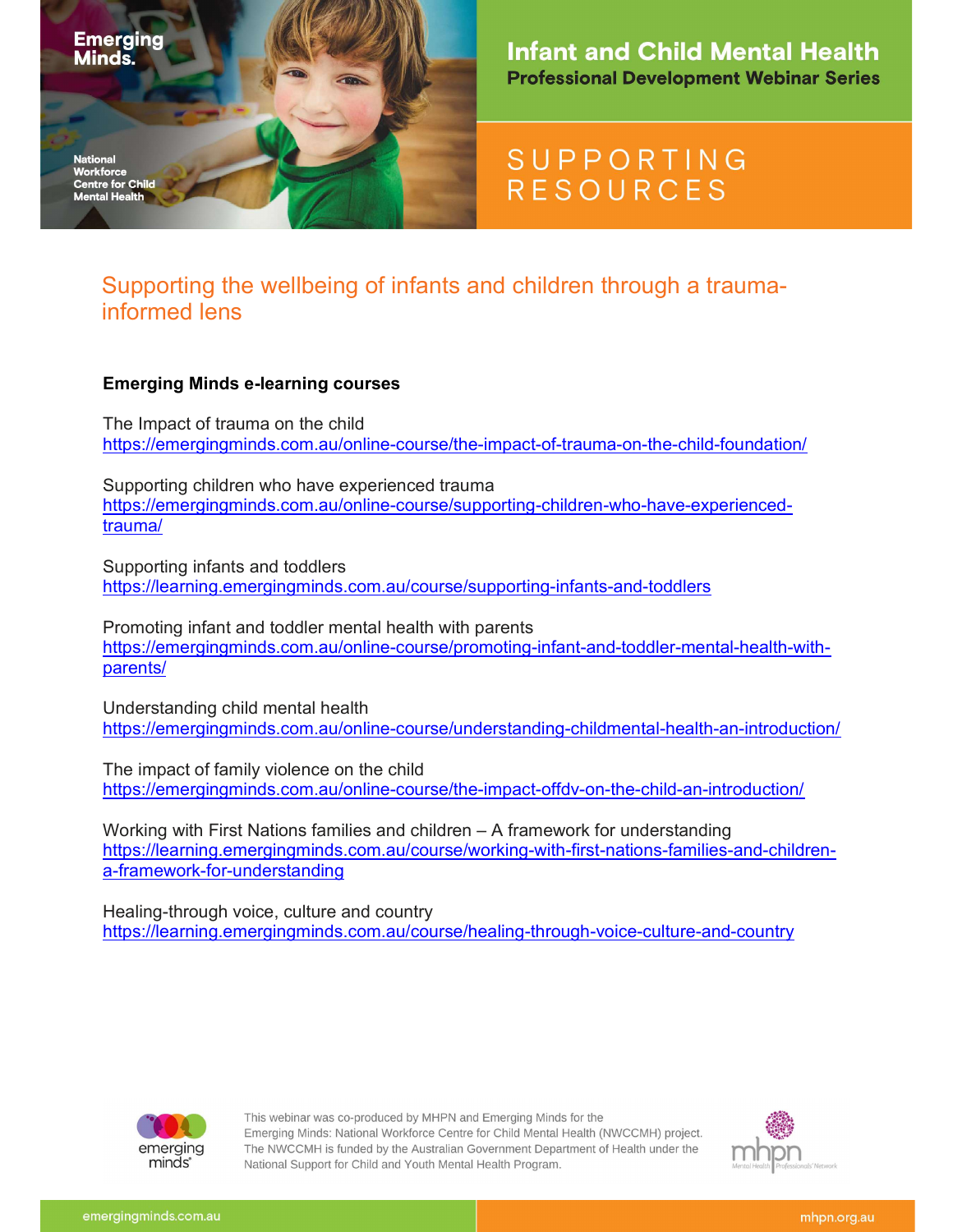

# **SUPPORTING RESOURCES**

## Supporting the wellbeing of infants and children through a traumainformed lens

### Emerging Minds Podcasts

What is infant and child mental health? https://emergingminds.com.au/resources/podcast/what-is-infant-and-child-mental-health/

Culturally informed trauma-integrated healing practice (part 1 & 2): https://emergingminds.com.au/resources/podcast/culturally-informed-trauma-integrated-healingpractice-part-1/

Responding to the challenge of child sexual abuse: https://emergingminds.com.au/resources/podcast/responding-to-the-challenge-of-child-sexualabuse/

Supporting the communication needs of children with complex trauma – part 1: https://emergingminds.com.au/resources/podcast/supporting-the-communication-needs-ofchildren-with-complex-trauma-part-1/

Supporting the communication needs of children with complex trauma – part 2: https://emergingminds.com.au/resources/podcast/supporting-the-communication-needs-ofchildren-with-complex-trauma-part-2/

Insights on infant sleep with Dr Pamela Douglas: https://emergingminds.com.au/resources/podcast/podcast-insights-on-infant-sleep-with-drpamela-douglas-emerging-minds/

The power of play https://emergingminds.com.au/resources/podcast/the-power-of-play/

Family Violence and Child-Aware Practice Part 1:

https://emergingminds.com.au/resources/podcast/family-violence-and-child-aware-practicepart1/

Family Violence and Child-Aware Practice Part 2:

https://emergingminds.com.au/resources/podcast/substance-use-and-child-aware-practice-part-2/



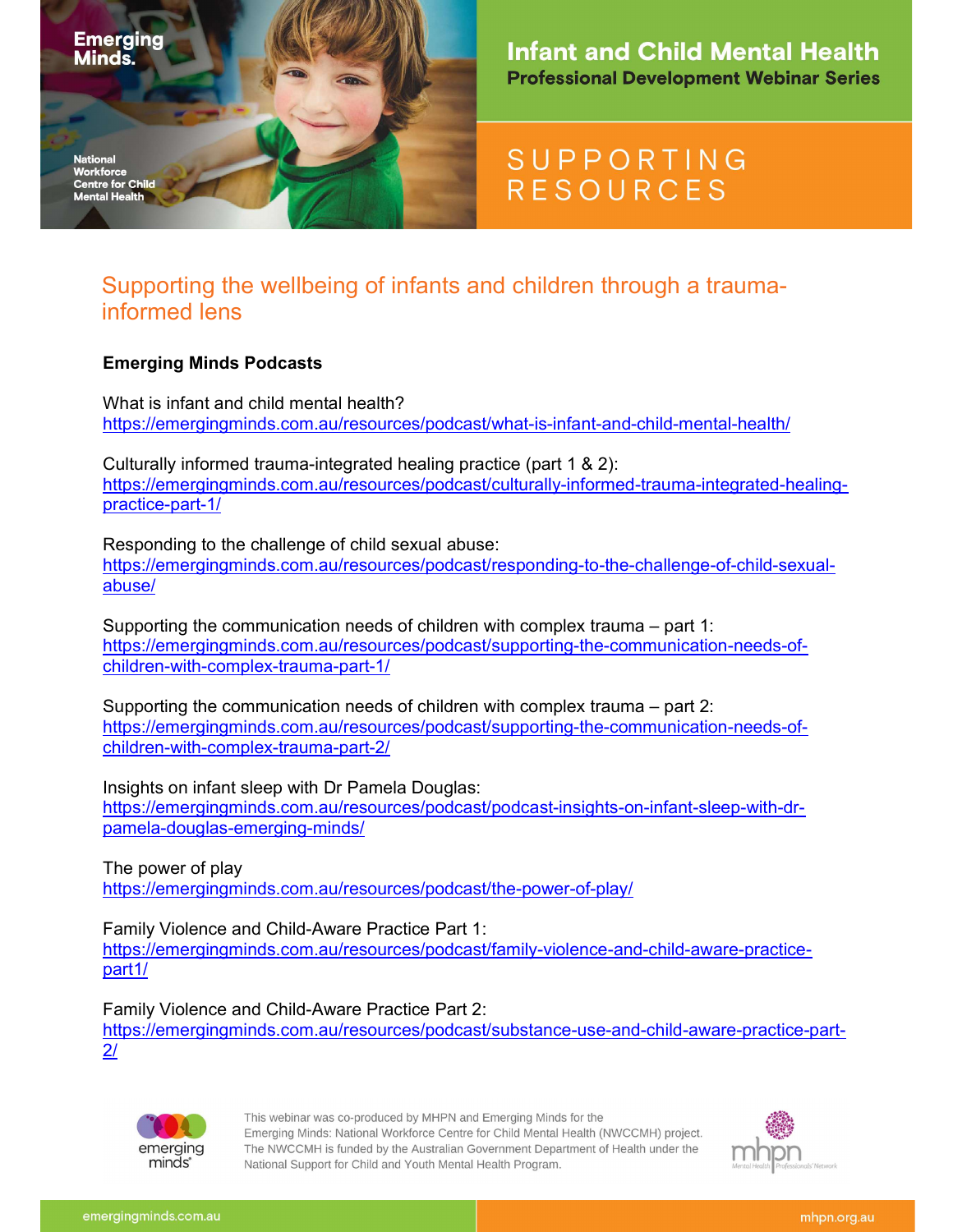

# **SUPPORTING RESOURCES**

## Supporting the wellbeing of infants and children through a traumainformed lens

#### Resources for professionals (training):

International childhood trauma conference August 2022 https://childtraumaconf.org/

Centre for Trauma Aware and Responsive Education https://professionals.childhood.org.au/centre-trauma-aware-responsive-education/

Australian Childhood Foundation resources https://professionals.childhood.org.au/resources/

Graduate Certificate in Developmental Trauma https://professionals.childhood.org.au/course/10800nat-graduate-certificate-in-developmentaltrauma/

Bringing Up Great Kids First 1000 Days https://professionals.childhood.org.au/course/bugk-first-1000-days/

Dyadic Developmental Psychotherapy course https://professionals.childhood.org.au/course/dyadic-developmental-psychotherapy/

#### Resources for professionals:

#### Articles:

Lieberman, A.F., Padron, E., Van Horn, P., & Harris, W.W. (2005) Angels in the Nursery: The intergenerational transmission of benevolent parental influences. Infant Mental Health Journal, Vol. 26(6), 504-520.

Fraiberg, S., Adelson, E., & Shapiro, V. (1975) Ghosts in the Nursery: A pscyoanalystic Approach to the Problems of Impaired Infant-Mother Relationships. Journal of American Academy of Child Psychiatry, 14(3): 387-421